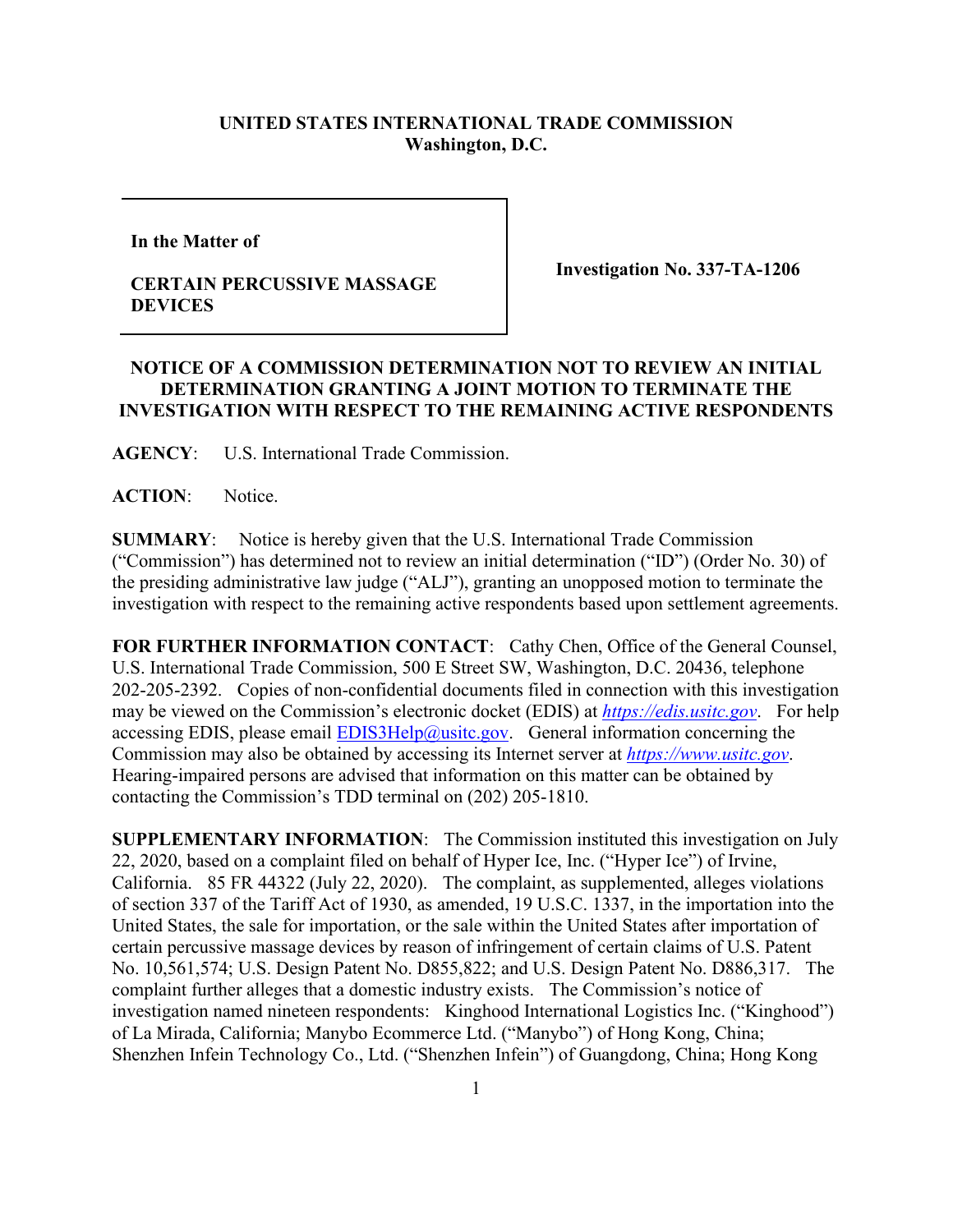Yongxu Capital Management Co., Ltd. ("Hong Kong Yongxu") of Hong Kong, China; and Kula eCommerce Co., Ltd. ("Kula") of Guangdong, China; Performance Health Systems, LLC ("Performance Health") of Northbrook, Illinois; Rechar, Inc. ("Rechar") of Strasburg, Colorado; Ning Chen of Yancheng, Jiangsu China; Opove, Ltd. ("Opove") of Azusa, California; Shenzhen Shufang E-Commerce Co., Ltd. ("Shufang E-Commerce") of Shenzhen, China; Fu Si ("Shenzhen Fusi Technology") of Guangdong, China;<sup>[1](#page-1-0)</sup> Shenzhen Let Us Win-Win Technology Co., Ltd. of Guangdong, China; Laiwushiyu Xinuan Trading Company of Shandong District, China; Shenzhen QingYueTang E-commerce Co., Ltd. of Guangdong, China; Shenzhen Shiluo Trading Co., Ltd. of Guangdong, China; Shenzhen Qifeng Technology Co., Ltd. of Guangdong, China; WODFitters ("WODFitters") Lorton, Virginia; Massimo Motor Sports, LLC ("Massimo") of Garland, Texas; and Addaday LLC ("Addaday") of Santa Monica, California. The notice of investigation also names the Office of Unfair Import Investigations ("OUII") as a party. On October 16, 2020, the Commission determined not to review an ID (Order No. 11) granting motions to intervene by third parties Shenzhen Xinde Technology Co., Ltd. ("Xinde") and Yongkang Aijiu Industrial & Trade Co., Ltd. ("Aijiu") in the investigation.

Respondents Kinghood, Manybo, Shenzhen Infein, Hong Kong Yongxu, and Kula have been found in default. *See* Order No. 17 (Dec. 17. 2020), *unreviewed by* Comm'n Notice (Jan. 5, 2021). Respondents Addaday, WODFitters, and Massimo were terminated from the investigation based upon settlement agreements. *See* Order No. 10 (Sep. 16, 2020), *unreviewed by* Comm'n Notice (Oct. 15, 2020); Order No. 12 (Nov. 4, 2020), *unreviewed by* Comm'n Notice (Nov. 20, 2020).

On March 23, 2021, Complainant Hyper Ice filed a motion to terminate the investigation with respect to Performance Health, Rechar, Ning Chen, Opove, Shufang E-Commerce, Xinde, Aijiu, and Shenzhen Fusi Technology. (collectively, "Participating Respondents") based upon settlement agreements. OUII filed a response in support of the motion. No other response was filed. Five other respondents remain in the investigation, but they have not participated in the proceeding.

On April 8, 2021, the ALJ issued an ID granting the motion pursuant to Commission Rule 210.21(b), 19 CFR 210.21(b). The ALJ found that the motion to terminate complies with the Commission's rules, and there is no evidence that terminating this investigation by settlement with respect to the Participating Respondents would be contrary to the public interest. *See*  Order No. 30 at 3 (Apr. 8, 2021). No petitions for review of the ID were filed.

The Commission has determined not to review the subject ID. The following respondents are hereby terminated from the investigation based upon settlement agreements: Performance Health, Rechar, Ning Chen, Opove, Shufang E-Commerce, Xinde, Aijiu, and

<span id="page-1-0"></span><sup>1</sup> Respondent Fu Si's full name is Shenzhen Fusi Technology Co., Ltd. *See* Response of Opove Ltd., Shenzhen Shufang E-Commerce Co., Ltd., and Fu Si to the Complaint and Notice of Investigation at ¶ 40, EDIS Doc ID 716966 (Aug. 11, 2020). The principal place of business of Shenzhen Fusi Technology Co., Ltd. will be changed to 14E, Building A, Guanghao International Center, No. 441 Meilong Road, Minzhi Street, Longhua District, Shenzhen, China, 518131 effective September 15, 2020. *Id.*